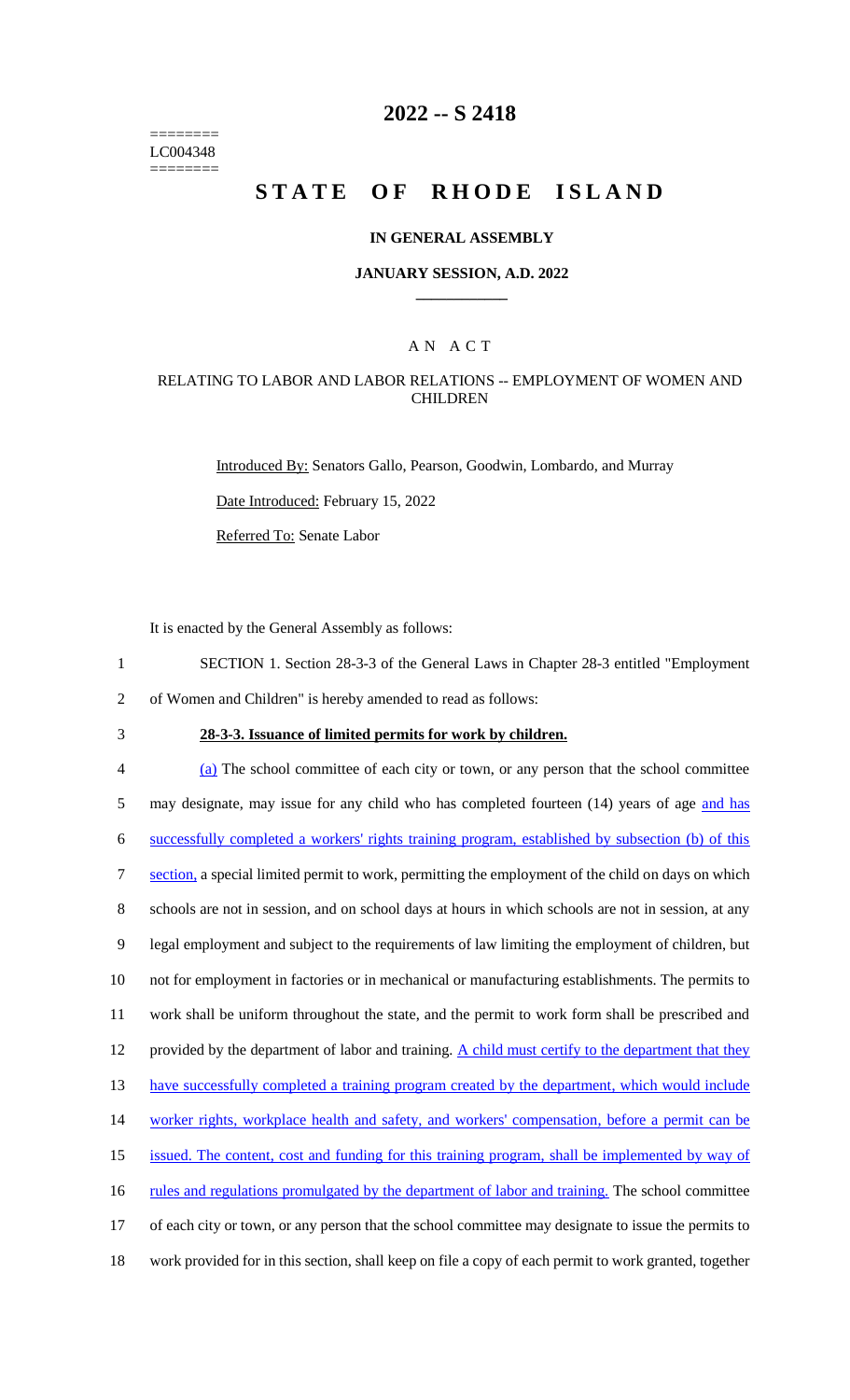- 1 with the evidence on which the permit to work was granted.
- 2 (b) The department of labor and training shall promulgate rules and regulations necessary
- 3 to establish a training program, funded by the department, for those children seeking a work permit
- 4 under this section. The goal of the program shall be to educate children of their legal workers' rights
- 5 and protections, including, but not limited to, the provisions of this chapter.
- 6 SECTION 3. This act shall take effect upon passage.

#### ======== LC004348

========